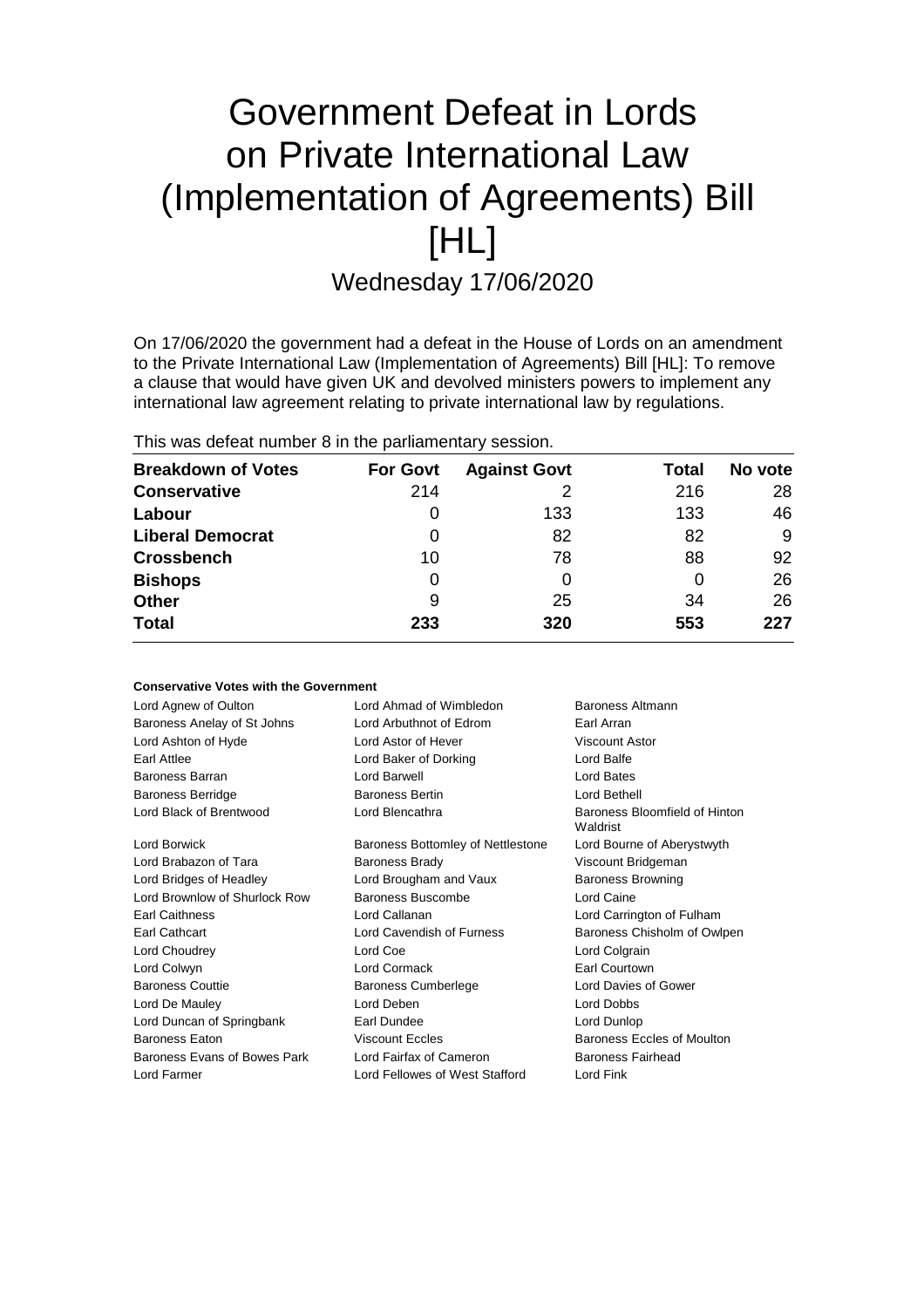Baroness Fookes Lord Forsyth of Drumlean Lord Framlingham Lord Fraser of Corriegarth Lord Freud Lord Gardiner of Kimble Lord Garnier Lord Geddes Lord Gilbert of Panteg Lord Glenarthur Lord Glendonbrook Lord Gold Baroness Goldie Lord Goldsmith of Richmond Park Lord Goodlad Lord Grade of Yarmouth Lord Greenhalgh Lord Griffiths of Fforestfach Lord Grimstone of Boscobel **Lord Hague of Richmond** Baroness Hanham Baroness Harding of Winscombe Lord Haselhurst Lord Hayward Baroness Helic **Abinger** Lord Henley **Baroness Hodgson of Abinger Baroness Hodgson of Abinger** Lord Hodgson of Astley Abbotts Earl Home **Baroness Hooper** Baroness Hooper Lord Horam **Lord Howard of Lympne** Lord Howard of Rising Lord Howell of Guildford Lord Hunt of Wirral Baroness Jenkin of Kennington Lord Jopling **Lord Communist Lord Keen of Elie** Lord King of Bridgwater Lord Kirkham Lord Kirkhope of Harrogate Lord Lamont of Lerwick Lord Lang of Monkton Lord Lansley Lord Leigh of Hurley Lord Lilley Earl Lindsay Lord Lingfield Earl Liverpool Lord Livingston of Parkhead Marquess of Lothian Lord Lucas Lord Mackay of Clashfern Lord Mancroft Baroness Manzoor Lord Marland Lord Marlesford Lord Maude of Horsham **Lord McColl of Dulwich** Baroness McGregor-Smith Lord McInnes of Kilwinning **Baroness Meyer** Baroness Mobarik Baroness Mone **Duke of Montrose** Baroness Morgan of Cotes Baroness Morris of Bolton Lord Moynihan Lord Naseby Lord Nash Baroness Neville-Jones Baroness Neville-Rolfe Baroness Newlove Baroness Nicholson of Winterbourne Baroness Noakes Lord Northbrook Lord Norton of Louth Lord O'Shaughnessy Lord Parkinson of Whitley Bay Lord Patten Lord Patten of Barnes Baroness Penn **Lord Pickles Baroness Pidding** Lord Polak Lord Popat Lord Porter of Spalding Lord Price Lord Rana Lord Randall of Uxbridge Lord Ranger Baroness Rawlings Lord Reay Baroness Redfern Lord Renfrew of Kaimsthorn Lord Ribeiro Viscount Ridley Lord Risby Lord Robathan Baroness Rock Lord Rose of Monewden Lord Rotherwick Lord Saatchi Baroness Sanderson of Welton Lord Sassoon Baroness Sater **Baroness Scott of Bybrook** Baroness Seccombe Lord Selkirk of Douglas Baroness Shackleton of Belgravia Lord Sheikh Baroness Shephard of Northwold Lord Sherbourne of Didsbury Baroness Shields Lord Shinkwin Earl Shrewsbury Lord Smith of Hindhead Baroness Stedman-Scott Lord Sterling of Plaistow Lord Strathclyde Baroness Stroud **Baroness Sugg Contains Containers** Lord Suri Lord Swinfen Lord Taylor of Holbeach Lord Tebbit Lord Trefgarne Viscount Trenchard Lord Trimble Lord True Lord Tugendhat Viscount Ullswater Baroness Vere of Norbiton Baroness Verma Lord Vinson Lord Wakeham **Lord Waldegrave of North Hill** Baroness Warsi Lord Wasserman Lord Wei Lord Whitby Baroness Wilcox Lord Willetts Baroness Williams of Trafford Baroness Wyld Lord Young of Cookham Lord Young of Graffham Viscount Younger of Leckie

Lord Finkelstein Baroness Finn Lord Flight

#### **Conservative Votes against the Government**

Lord Bowness **Viscount Hailsham** 

**Labour Votes with the Government**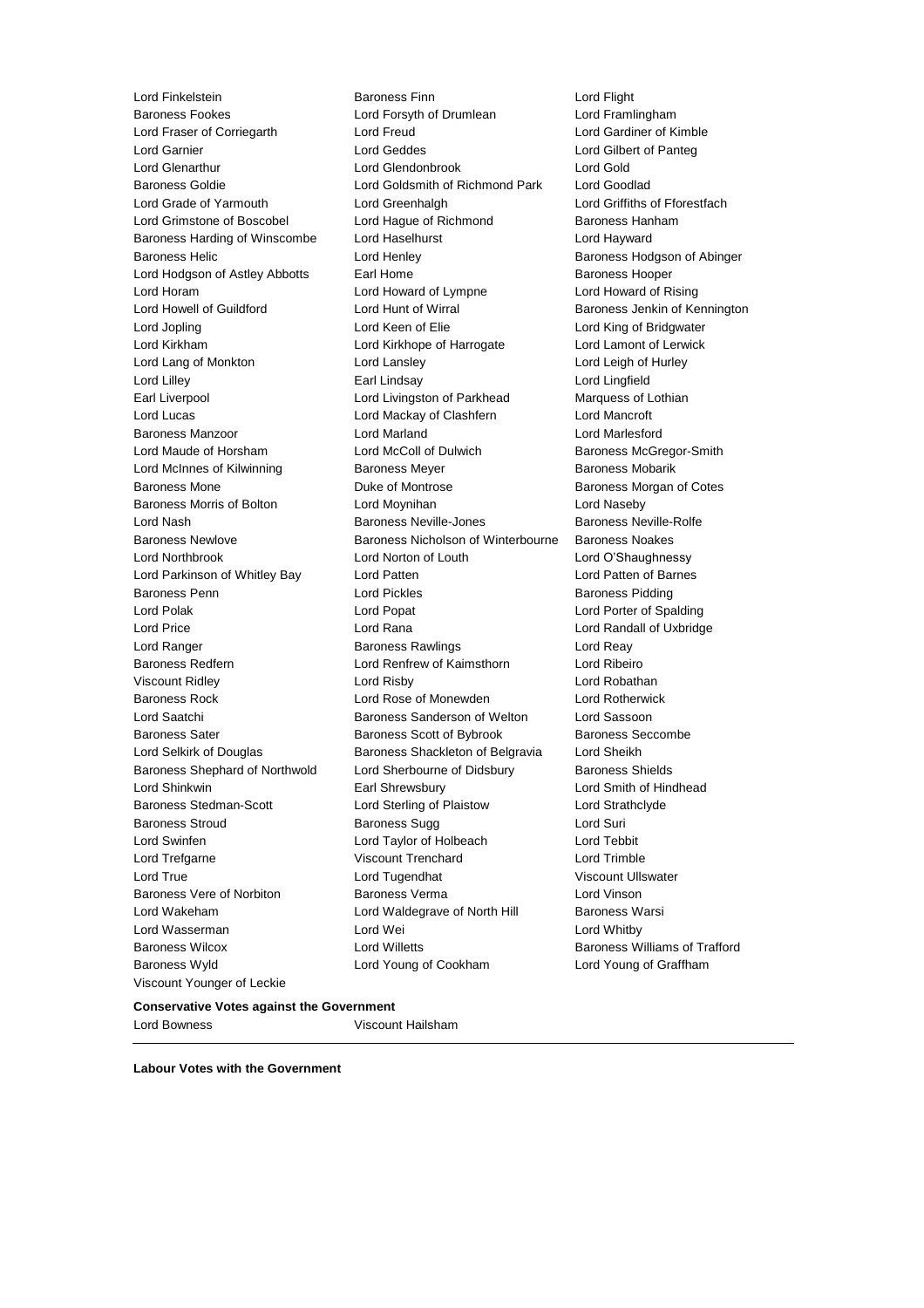# **Labour Votes against the Government**

Baroness Amos Lord Anderson of Swansea Baroness Andrews Baroness Armstrong of Hill Top Lord Bach Baroness Bakewell Lord Bassam of Brighton Lord Beecham Lord Berkeley Baroness Billingham Baroness Blower Lord Blunkett Lord Boateng Lord Bradley Lord Brooke of Alverthorpe Lord Browne of Ladyton Baroness Bryan of Partick Lord Campbell-Savours Lord Carter of Coles Baroness Chakrabarti Viscount Chandos Lord Clark of Windermere **Lord Collins of Highbury** Baroness Corston Baroness Crawley Lord Cunningham of Felling Lord Darling of Roulanish Lord Davidson of Glen Clova Lord Davies of Stamford Baroness Donaghy Baroness Drake Lord Dubs Lord Eatwell Lord Elder Lord Evans of Watford Lord Falconer of Thoroton Lord Faulkner of Worcester Lord Filkin Lord Foulkes of Cumnock Baroness Gale **Lord Giddens** Lord Giddens **Lord Gines** Lord Giasman Lord Goldsmith Baroness Goudie Lord Grantchester Lord Griffiths of Burry Port Lord Grocott Lord Hain Viscount Hanworth Lord Harris of Haringey Lord Haskel Lord Haughey **Lord Haworth Communist Communist Communist Communist Communist Communist Communist Communist Communist Communist Communist Communist Communist Communist Communist Communist Communist Communist Communist Commu** Baroness Healy of Primrose Hill Lord Hendy **Baroness Henig** Baroness Henig Baroness Hilton of Eggardon Lord Howarth of Newport Lord Hoyle Baroness Hughes of Stretford Lord Hunt of Kings Heath Baroness Jones of Whitchurch Lord Jordan Lord Judd Lord Kennedy of Southwark Baroness Kennedy of Cradley Lord Kestenbaum Baroness Kingsmill Lord Knight of Weymouth Baroness Lawrence of Clarendon Lord Layard Lord Leitch **Lord Lennie** Lord Lennie **Baroness Liddell of Coatdyke** Lord Liddle Lord Lipsey Lord Linguist Lord Livermore<br>
Lord MacKenzie of Culkein Baroness Mallalieu Baroness Mass Lord Maxton Lord McAvoy Lord McConnell of Glenscorrodale Baroness McDonagh Baroness McIntosh of Hudnall Lord McKenzie of Luton Lord McNicol of West Kilbride Lord Mendelsohn Lord Mitchell Lord Monks Baroness Morgan of Huyton Lord Murphy of Torfaen Baroness Nye **Baroness Osamor** Baroness Osamor **Lord Pendry** Baroness Pitkeathley **Baroness Primarolo** Baroness Prosser Baroness Quin **Baroness Ramsay of Cartvale** Baroness Rebuck Lord Reid of Cardowan Lord Robertson of Port Ellen Lord Rosser Lord Rowlands Baroness Royall of Blaisdon Baroness Sherlock Viscount Simon Baroness Smith of Gilmorehill Baroness Smith of Basildon Lord Snape Lord Soley Lord Stevenson of Balmacara Baroness Taylor of Bolton **Baroness Thornton** Baroness Thornton **Lord Touhig** Lord Tunnicliffe **Lord Turnberg** Lord Turnberg Lord Watson of Invergowrie Lord Watts **Lord West of Spithead** Baroness Wheeler Baroness Whitaker **Lord Whitty Lord Whitty** Baroness Wilcox of Newport Lord Wills Lord Winston Lord Wood of Anfield Baroness Young of Old Scone

Lord Allen of Kensington Lord Alli Baroness Mallalieu **Baroness Massey of Darwen** 

#### **Liberal Democrat Votes with the Government**

#### **Liberal Democrat Votes against the Government**

| Lord Addington                                | Lord Alderdice                                                    | Lord Allan of Hallam |
|-----------------------------------------------|-------------------------------------------------------------------|----------------------|
| Baroness Bakewell of Hardington<br>Mandeville | <b>Baroness Barker</b>                                            | Lord Beith           |
| Baroness Benjamin                             | Baroness Bonham-Carter of Yarnbury Baroness Bowles of Berkhamsted |                      |
| <b>Baroness Brinton</b>                       | Lord Bruce of Bennachie                                           | Lord Burnett         |
| Baroness Burt of Solihull                     | Lord Campbell of Pittenweem                                       | Lord Chidgey         |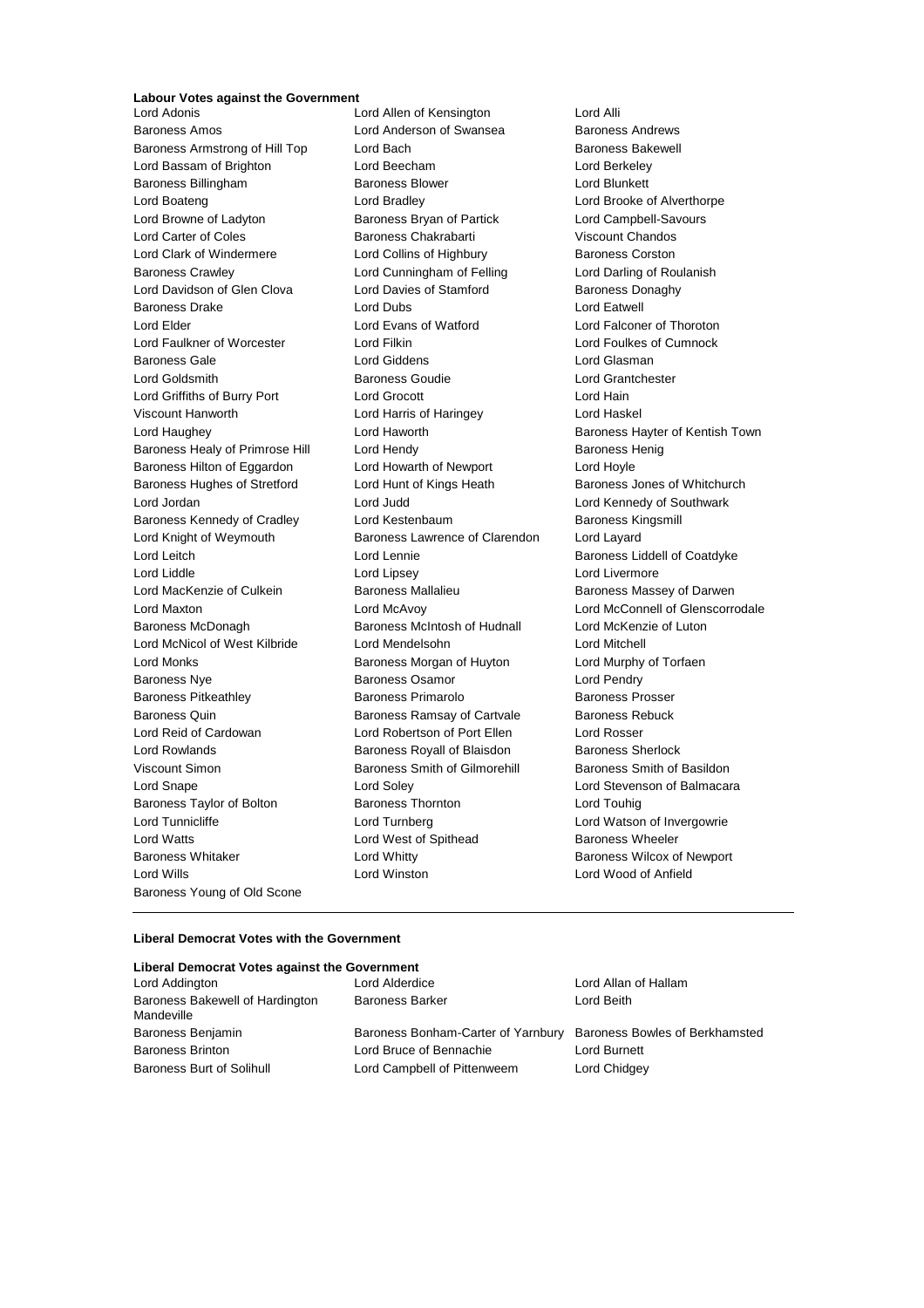Baroness Doocey **Baroness Featherstone** Lord Fox Baroness Garden of Frognal Lord German Earl Glasgow **Lord Goddard of Stockport** Lord Greaves Baroness Grender Baroness Hamwee Baroness Harris of Richmond Baroness Humphreys Lord Hussain Baroness Hussein-Ece Baroness Janke Baroness Jolly Lord Jones of Cheltenham Baroness Kramer Lord Lee of Trafford Baroness Ludford Lord Marks of Henley-on-Thames Lord McNally Lord Newby Baroness Northover Lord Oates Lord Paddick Lord Palmer of Childs Hill **Baroness Parminter** Baroness Pinnock Lord Purvis of Tweed Baroness Randerson Lord Razzall Lord Scriven **Lord Sharkey Constant Constant Lord Sharkey Baroness Sheehan** Lord Shipley **Lord Shutt of Greetland** Baroness Smith of Newnham Lord Stephen Lord Stoneham of Droxford Lord Storey Lord Strasburger **Lord Stunell** Lord Stunell **Baroness** Suttie Lord Taverne Lord Taylor of Goss Moor Lord Teverson Lord Thomas of Gresford **Baroness Thomas of Winchester** Baroness Thornhill Viscount Thurso **Communist Contract Contract Contract Contract Contract Contract Contract Contract Contract Contract Contract Contract Contract Contract Contract Contract Contract Contract Contract Contract Contract Contra** Lord Tyler Lord Verjee Lord Wallace of Saltaire Lord Wallace of Tankerness Baroness Walmsley Lord Willis of Knaresborough Lord Wrigglesworth

Lord Clement-Jones Lord Cotter Lord Cotter Lord Dholakia<br>
Baroness Doocev Baroness Featherstone Lord Foster of Bath

Lord Redesdale Lord Rennard Baroness Scott of Needham Market

#### **Crossbench Votes with the Government**

Lord Stirrup

# **Crossbench Votes against the Government**

Lord Berkeley of Knighton Lord Best Lord Bichard Lord Bird Lord Birt Lord Boyce Baroness Boycott **Lord Broers Lord Broers** Baroness Brown of Cambridge Baroness Bull Lord Butler of Brockwell Baroness Butler-Sloss Lord Cameron of Dillington Lord Carlile of Berriew Earl Clancarty Baroness Clark of Calton Viscount Colville of Culross Earl Cork and Orrery Earl Courtenay of Devon Baroness Coussins Viscount Craigavon Baroness D'Souza **Earl Excession Lord Eames** Earl Erroll Baroness Finlay of Llandaff Lord Freyberg Contact Lord Grabiner Lord Greenway Baroness Grey-Thompson Lord Hannay of Chiswick Baroness Hayman Baroness Hogg Baroness Hollins Lord Hope of Craighead Lord Janvrin Lord Jay of Ewelme Lord Judge Lord Kerr of Kinlochard Lord Kerslake Baroness Kidron **Lord Kilclooney** Lord Laming Lord Laming Lord Loomba Lord Low of Dalston Earl Lytton Lord Macdonald of River Glaven Lord Mair Lord Mance Baroness Masham of Ilton Baroness Meacher Baroness Meacher Baroness Murphy Baroness Neuberger **Baroness O'Loan** Baroness O'Loan Baroness O'Neill of Bengarve Lord Pannick Lord Patel Lord Powell of Bayswater Baroness Prashar Lord Ramsbotham Lord Ravensdale Lord Rees of Ludlow **Lord Rowe-Beddoe** Lord Russell of Liverpool Earl Sandwich Lord Singh of Wimbledon Duke of Somerset Earl Stair Baroness Stern Lord Thomas of Cwmgiedd

Lord Carey of Clifton **Lord Carrington** Lord Carrington **Baroness Cox** Lord Craig of Radley **Lord Curry of Kirkharle** Baroness Deech Lord Geidt **Lord Hogan-Howe** Lord Cord Kakkar

Lord Aberdare Lord Alton of Liverpool Lord Anderson of Ipswich Lord Thurlow Lord Vaux of Harrowden Lord Walker of Aldringham